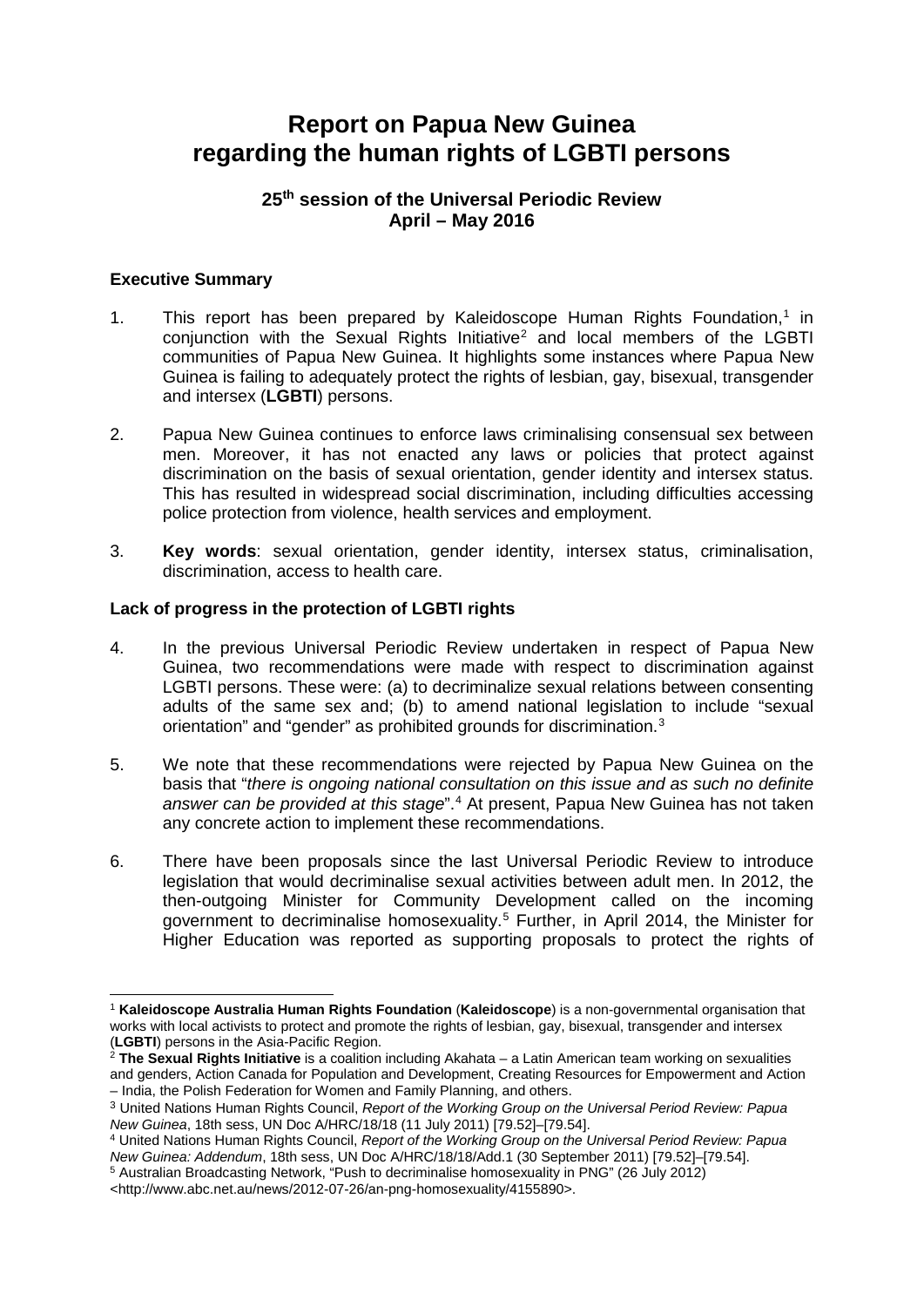persons with various sexual orientations.[6](#page-1-0) Attempts to amend these laws have been strongly resisted by the current Prime Minister as well as church leaders.<sup>[7](#page-1-1)</sup>

# **Criminalisation of sex between consenting adults of the same sex**

- 7. The *Criminal Code Act 1974* provides for the criminalisation of consensual sexual intercourse and sexual conduct between two adult men. [8](#page-1-2) There do not appear to be any reports of prosecutions for contraventions of these provisions between 2011 and 2014.[9](#page-1-3) However, in March 2015, one person was given a suspended sentence of two years' imprisonment for committing an "indecent act between males", demonstrating that these provisions continue to be enforced and subject to significant penalties.<sup>[10](#page-1-4)</sup>
- 8. Aside from the fact that these provisions continue to target individuals, the continued criminalisation of sex between consenting adults of the same sex serves to reinforce negative views towards LGBTI people in the Papua New Guinean community, particularly men who have sex with men (**MSM**) and transgender persons. The criminalisation of consensual sexual activity between adult men also acts as a mechanism to limit LGBTI activism. It prevents full participation of LGBTI people in the broader community and has contributed to the HIV epidemic in Papua New Guinea by tending "to drive affected persons underground and to impede their access to services because of discrimination or unprofessionalism and harassment".[11](#page-1-5)

### **Recommendations**

-

*The Independent State of Papua New Guinea should:*

9. Decriminalise sexual relations between consenting adult men by repealing sections 210 and 212 of the *Criminal Code Act.*

# **Discrimination against LGBTI persons**

10. Papua New Guinea's Constitution prohibits discrimination on a number of bases, including race, tribe, place of origin, political opinion, colour, creed, religion or sex.

<span id="page-1-0"></span><sup>6</sup> One Papua New Guinea, "PNG MP wants gay, lesbian rights" (23 April 2014)

<sup>&</sup>lt;http://www.onepng.com/2014/04/png-mp-wants-gay-lesbian-rights.html>.

<span id="page-1-1"></span><sup>7</sup> Human Dignity Trust, *Criminalisation of Homosexuality: Papua New Guinea*

<span id="page-1-2"></span><sup>&</sup>lt;http://www.humandignitytrust.org/uploaded/Map/Commonwealth\_Country\_Reports/Papua\_New\_Guinea.pdf>. <sup>8</sup> *Criminal Code Act 1974*. **Section 210**, titled "Unnatural Offences", provides that a person who sexually penetrates another person "against the order of nature" or allows a male person to sexually penetrate him is guilty of a crime punishable by up to 14 years imprisonment. **Section 212**, titled "Indecent Practices between Males", provides that a male person who "commits an act of gross indecency" with another male person is guilty of a misdemeanour punishable by up to 3 years imprisonment.

<span id="page-1-3"></span><sup>9</sup> United States Department of State, Bureau of Democracy, Human Rights and Labor, "Papua New Guinea 2014 Human Rights Report", *Country Reports on Human Rights Practices for 2014*, p. 19; United States Department of State, Bureau of Democracy, Human Rights and Labor, "Papua New Guinea 2013 Human Rights Report", *Country Reports on Human Rights Practices for 2013*, p. 18; United States Department of State, Bureau of Democracy, Human Rights and Labor, "Papua New Guinea 2012 Human Rights Report", *Country Reports on Human Rights Practices for 2012*, pp. 16–17; United States Department of State, Bureau of Democracy, Human Rights and Labor, "Papua New Guinea 2011 Human Rights Report", *Country Reports on Human Rights Practices for 2011*, pp. 15–16.

<span id="page-1-4"></span><sup>&</sup>lt;sup>10</sup> In March 2015, Malalaua district resident Mr Joe Sevese was prosecuted for, and pleaded guilty to, one count of indecent act between males*: State v Sevese* [2015] PGNC 42; N5961 (5 March 2015) at [2]. In that matter, the sentencing judge found that "*homosexual acts or this type of behaviour is quite prevalent in society*" despite the lack of reported cases, and sentenced the accused to a suspended sentence of 2 years imprisonment in order to "*deter [him] and others from indulging in this type of behaviour*": Ibid at [12], [16].

<span id="page-1-5"></span><sup>11</sup> The Hon Michael Kirby AC CMG, *Papua New Guinea National Consultation on HIV, Human Rights and the Law*, p. 4.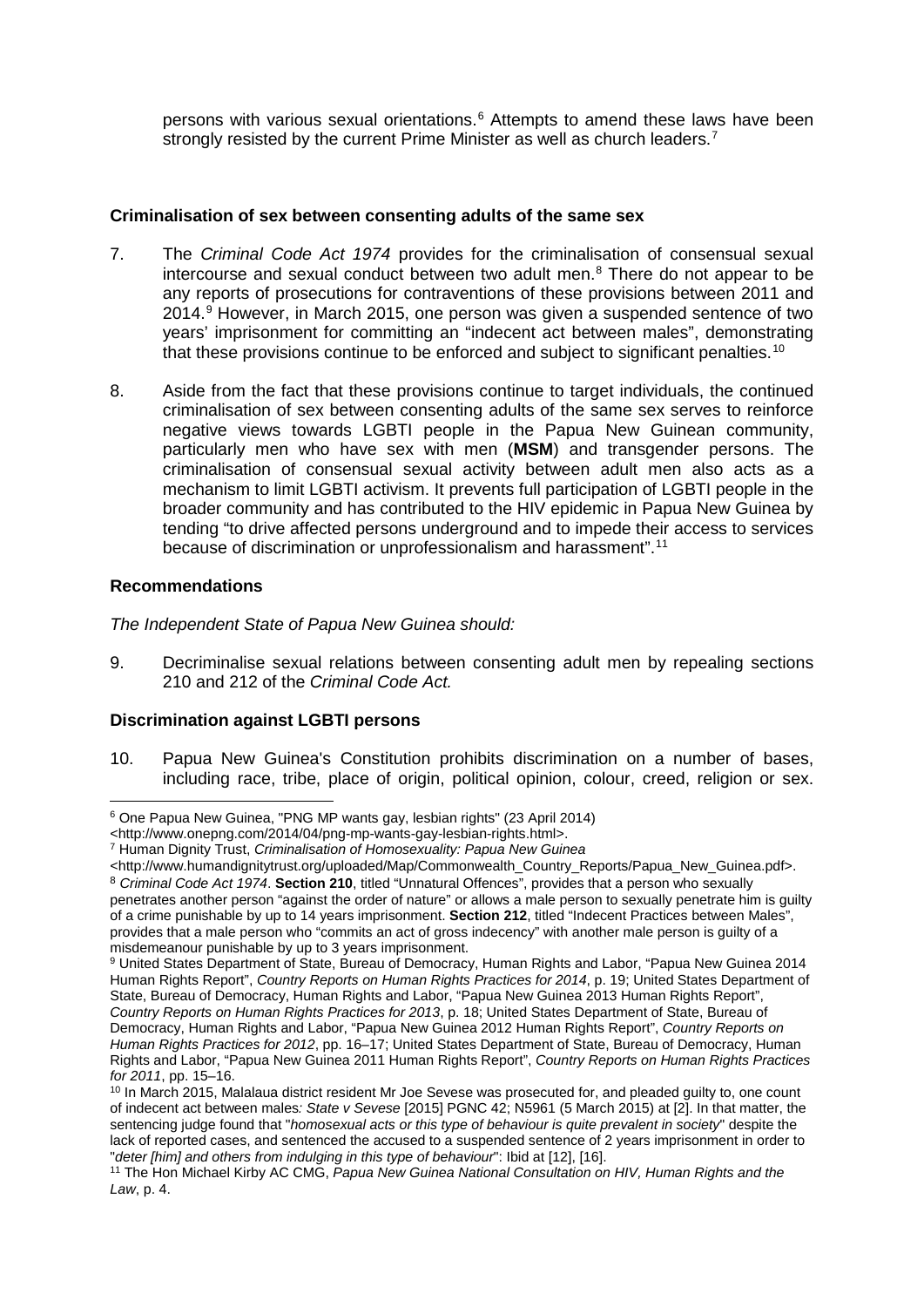However, it does not prohibit discrimination on the basis of sexual orientation, gender identity or intersex status.<sup>[12](#page-2-0)</sup>

- 11. The omission of sexual orientation, gender identity and intersex status from the Constitution's equality provisions is a contributing factor to the discrimination experienced by LGBTI persons in all areas of public life in Papua New Guinea, particularly in accessing the justice system, health care and employment.
- 12. The equality provisions of the Constitution only govern the relationship between the State and its citizens.<sup>[13](#page-2-1)</sup> Accordingly, even if amended to include sexual orientation, gender identity and intersex status, Constitutional provisions would only apply to the public sector and not to private entities.
- 13. Aside from failing to protect LGBTI persons from discrimination by the State (via the Constitution), Papua New Guinea lacks any laws that would protect LGBTI people from discrimination by private entities and citizens. Such laws need to be accompanied by a mechanism that provides effective remedies to victims of discrimination, such as a human rights or equal opportunity body. Papua New Guinea does not yet have a working National Human Rights Institution (**NHRI**), despite agreeing to establish one as early as 1997.<sup>[14](#page-2-2)</sup>

### **Recommendations**

### *The Independent State of Papua New Guinea should:*

- 14. Introduce legislation prohibiting for discrimination on the grounds of sexual orientation, gender identity and intersex status in all areas of public life, including employment, education, housing, healthcare and access to goods and services, and provide remedies for breaches;
- 15. Introduce a human rights or equal opportunity body operating in line with the Paris Principles to investigate and address discrimination, including against LGBTI persons;
- 16. Amend its Constitution so as to prohibit discrimination on the grounds of sexual orientation, gender identity and intersex status;

Introduce public education and awareness campaigns to reduce stigma and discrimination.

#### *Access to the justice system*

17. MSM and transgender people experience significant levels of discrimination and violence when dealing with police in Papua New Guinea, including physical and sexual abuse and blackmail.<sup>[15](#page-2-3)</sup> MSM and transgender persons have reported that when violence or abuse is committed against them by other members of the

<span id="page-2-0"></span><sup>-</sup><sup>12</sup> *Constitution of the Independent State of Papua New Guinea 1975*, Section 55.

<span id="page-2-1"></span><sup>13</sup> P. Imrana Jalal, "Legal Protection against Discrimination in Pacific Island Countries", *The Equal Rights Review*  (Vol 2, 2008), p. 35 <http://www.equalrightstrust.org/ertdocumentbank/Jalal%20article.pdf>.

<span id="page-2-2"></span><sup>14</sup> United Nations Human Rights Council, *National report submitted in accordance with paragraph 15 (a) of the annex to Human Rights Council resolution 5/1: Papua New Guinea*, 18th sess, UN Doc A/HRC/WG.6/11/PNG/1 (9 May 2011) [36].

<span id="page-2-3"></span><sup>&</sup>lt;sup>15</sup> A qualitative survey conducted between April and May 2011, investigating violence against MSM and transgender people in Papua New Guinea, found that police are one of main perpetrators of violence and discrimination against these populations: FHI 360, *Exploring gender-based violence among men who have sex with men, male sex worker and transgender communities* (April 2013), p. 21

<sup>&</sup>lt;http://www.fhi360.org/sites/default/files/media/documents/GBV%20Study%20report\_Final.pdf>.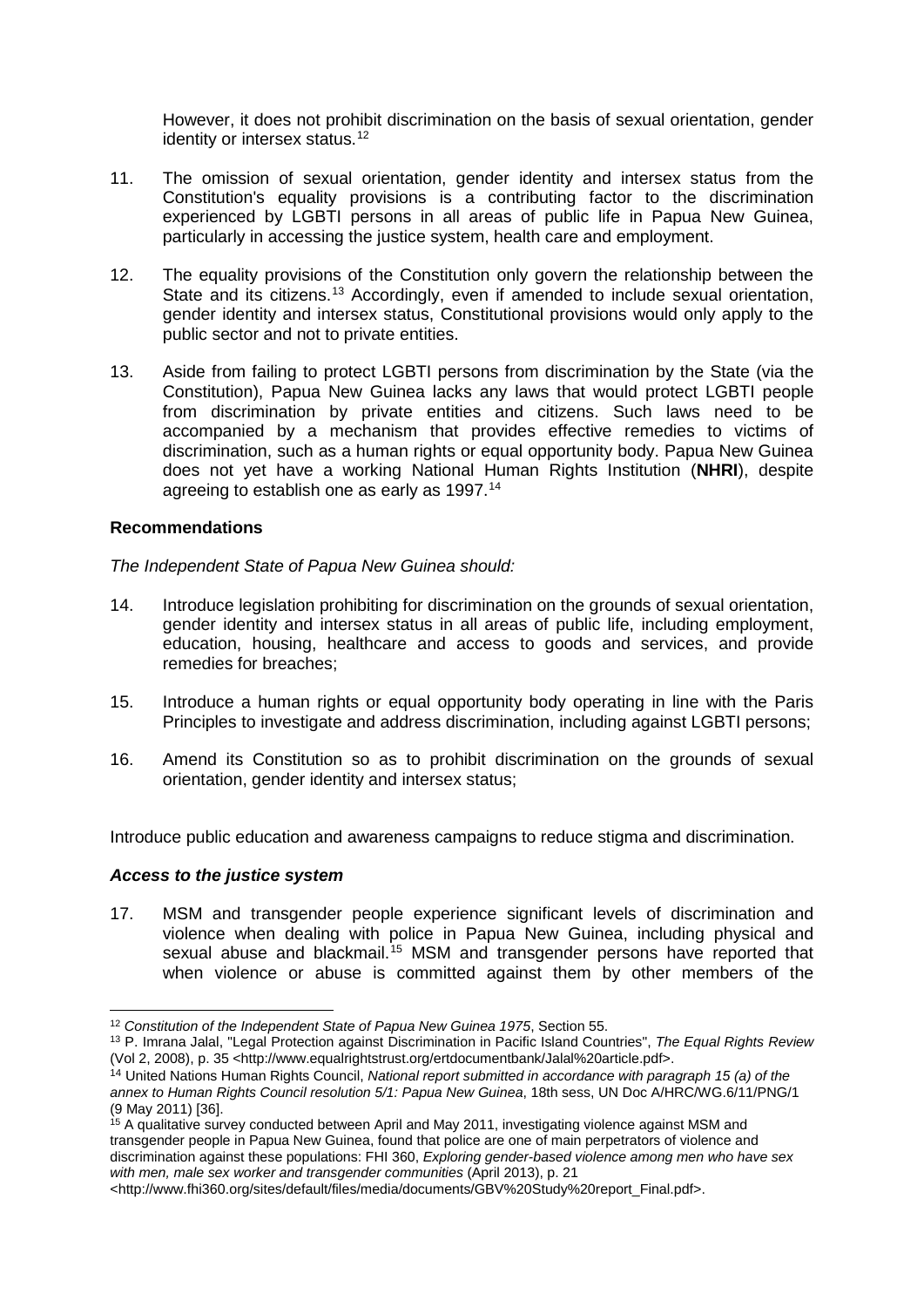community, they are reluctant to report this to police because of fear of further violence and stigmatisation, as well as lack of action by police in investigating the matter.<sup>[16](#page-3-0)</sup>

- 18. As a result, MSM and transgender people are often unwilling to seek protection from police. This impedes their access to justice and places them at a significantly greater risk of physical violence and other forms of discrimination from the community.<sup>1</sup>
- 19. There have also been reports of police selectively enforcing laws in a manner that disproportionately targets MSM and transgender people.[18](#page-3-2) This is particularly the case with offences under the *HIV/AIDS Management and Prevention Act 2003*, which criminalises intentional transmission of the HIV virus.[19](#page-3-3)

### **Recommendations**

*The Independent State of Papua New Guinea should:*

- 20. Introduce training for members of the police force in respect of LGBTI issues;
- 21. Audit police treatment of LGBTI persons and aim for the elimination of police discrimination and violence towards LGBTI persons.

### *Access to health services*

- 22. MSM and transgender persons are more likely than other groups to face stigma and discrimination in accessing health services.<sup>[20](#page-3-4)</sup> MSM and transgender persons are particularly stigmatised when presenting for check-ups, tests and treatment in relation to possible sexually transmitted diseases.<sup>[21](#page-3-5)</sup> These impediments to accessing health care services not only disproportionately affect these vulnerable populations, but generally increase the high prevalence of the HIV epidemic among LGBTI people in Papua New Guinea.<sup>[22](#page-3-6)</sup>
- [23](#page-3-7). The National Health Plan 2011-2020<sup>23</sup> does not make any mention of MSM, transgender persons and other members of the LGBTI communities. As a result, the National Health Plan does not address the specific risks and vulnerabilities facing LGBTI persons. The risks include high rates of HIV infection as a result of the criminalisation of same-sex relations, $24$  as well as mental and physical health issues

<span id="page-3-0"></span><sup>-</sup><sup>16</sup> FHI 360, *Exploring gender-based violence among men who have sex with men, male sex worker and transgender communities* (April 2013), p. 21.

<span id="page-3-1"></span><sup>17</sup> FHI 360, *Exploring gender-based violence among men who have sex with men, male sex worker and transgender communities* (April 2013), p. 21–22.

<span id="page-3-2"></span><sup>18</sup> The Hon Michael Kirby AC CMG, *Papua New Guinea National Consultation on HIV, Human Rights and the Law*, pp. 3–4.

<sup>19</sup> *HIV/AIDS Management and Prevention Act 2003*, section 23.

<span id="page-3-4"></span><span id="page-3-3"></span><sup>20</sup> FHI 360, *Exploring gender-based violence among men who have sex with men, male sex worker and transgender communities* (April 2013), p. 21.

<span id="page-3-5"></span><sup>&</sup>lt;sup>21</sup> For instance, Friends Frangipani (Papua New Guinea's sex work support coalition) has reported high levels of stigma and mistreatment of transgender sex workers when trying to access services at health clinics: Australian Broadcasting Network, "Reduce sex work stigma in PNG to bring down numbers of AIDS deaths, says Port Moresby governor", 6 December 2014 <http://www.abc.net.au/news/2014-12-06/aids-hiv-png-moves-to-reducesex-worker-discrimination/5948820>.

<span id="page-3-6"></span><sup>22</sup> The Hon. Michael Kirby AC CMG, *Papua New Guinea National Consultation on HIV, Human Rights and the Law*, p 3.

<span id="page-3-7"></span><sup>23</sup> Government of Papua New Guinea, *National Health Plan 2011-2020*, June 2010 <www.health.gov.pg/publications/PNGNHP%20Vol1\_2014.pdf>.

<span id="page-3-8"></span><sup>24</sup> Dame Carol Kidu, "A National Response to the HIV Epidemic in Papua New Guinea", *UN Chronicle*, May 2011 <http://unchronicle.un.org/article/national-response-hiv-epidemic-papua-new-guinea/>.